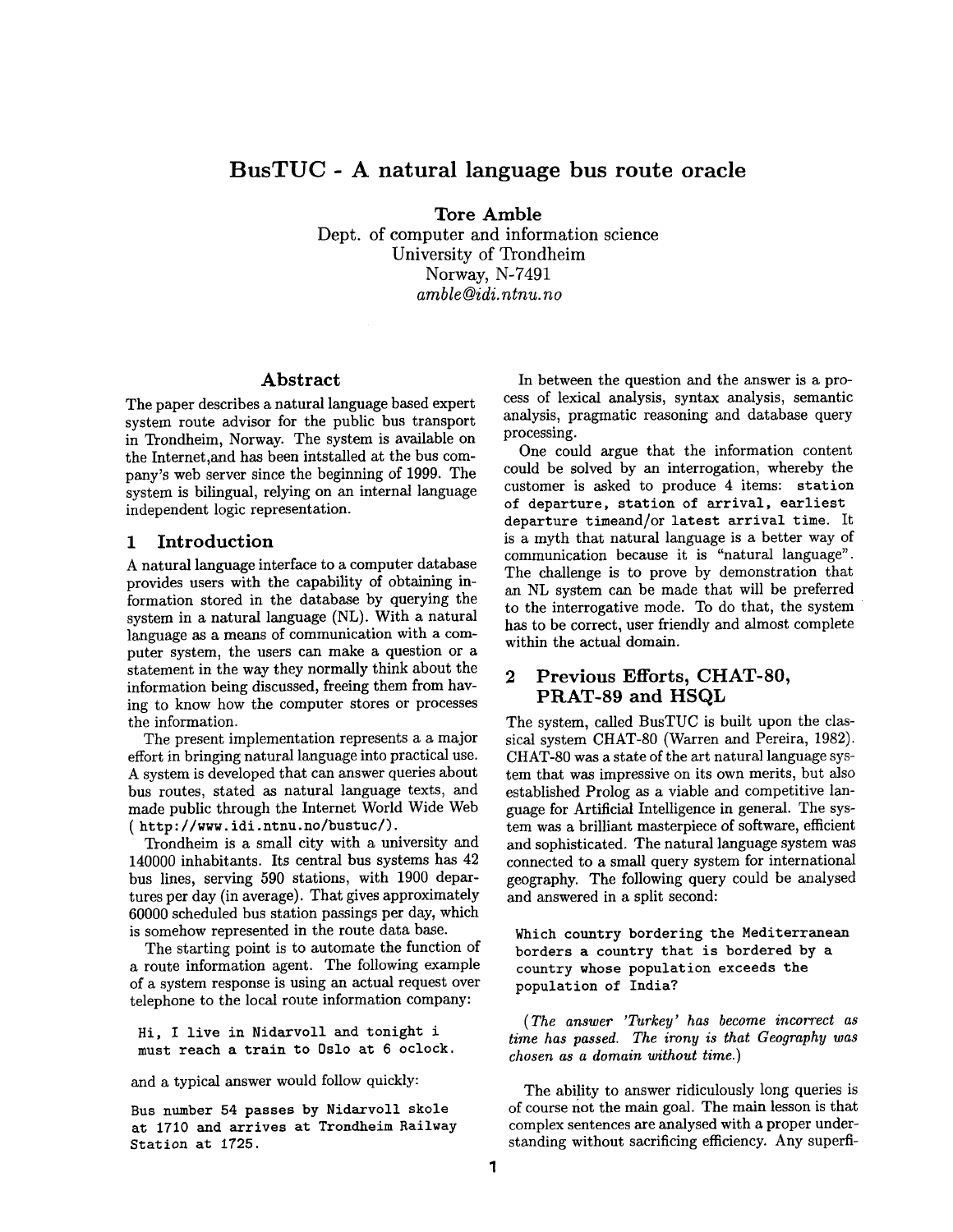cial pattern matching technique would prove futile sooner or later.

### **2.1 Making a Norwegian CHAT-80, PRAT-89**

At the University of Trondheim (NTNU), two students made a Norwegian version of CHAT-80,called PRAT-89 (Teigen and Vetland, 1988),(Teigen and Vetland, 1989). (Also, a similar Swedish project SNACK-85 was reported).

The dictionary was changed from English to Norwegian together with new rules for morphological analysis. The change of grammar from English to Norwegian proved to be amazingly easy. It showed that the langauges were more similar than one would believe, given that the languages are incomprehensible to each other's communities.

After changing the dictionary and grammar, the following Norwegian query about the same domain could be answered correctly in a few seconds.

Hvilke afrikanske land **som hat en**  befolkning stoerre enn 3 millioner **og** mindre enn 50 millioner og er **nord for Botswana og oest for Libya hat en hovedstad som hat en befolkning stoerre**  enn 100 **tusen.** 

(A translation is beside the point of being a long *query in Norwegian.)* 

#### **2.2 HSQL - Help System for SQL**

A Nordic project HSQL (Help System for SQL) was accomplished in 1988-89 to make a joint Nordic effort interfaces to databases.

The HSQL project was led by the Swedish State Bureau (Statskontoret), with participants from Sweden, Denmark, Finland and Norway (Amble et al., 1990). The aim of HSQL was to build a natural language interface to SQL databases for the Scandinavian languages Swedish, Danish and Norwegian. These languages are very similar, and the Norwegian version of CHAT-80 was easily extended to the other Scandinavian languages. Instead of Geography, a more typical application area was chosen to be a query system for hospital administration. We decided to target an SQL database of a hospital administration which had been developed already.

The next step was then to change the domain of discourse from Geography to hospital administration, using the same knowledge representation techniques used in CHAT-80. A semantic model of this domain was made, and then implemented in the CHAT-80 framework.

The modelling technique that proved adequate was to use an extended Entity Relationship (ER) model with a class (type) hierarchy, attributes belonging to each class, single inheritance of attributes and relationships.

#### **Coupling the system to an SQL database.**

After the remodelling, the system could answer queries in "Scandinavian" to an internal hospital database as well as CHAT-80 could answer Geography questions. HSQL produced a Prolog-like code FOL (First Order Logic) for execution. A mapping from FOL to the data base Schema was defined, and a translator from FOL to SQL was implemented. The example

Hvilke menn ligger i en kvinnes seng?

*(Which men lie in a woman's bed? )* 

would be translated dryly into the SQL query:

#### SELECT DISTINCT

T3.name,Tl.sex,T2.reg\_no,T3.sex,

T4.reg\_no,T4.bed\_no,T5.hosp\_no,T5.ward\_no **FROM PATIENT TI,OCCUPANCY** T2,PATIENT T3,

**OCCUPANCY** T4,WARD T5

# WHERE

 $(T1.\text{sex}='f')$  AND (T2.reg\_no=Tl.reg\_no) **AND**  (T3.sex='m') AND (T4.reg\_no=T3.reg\_no) **AND**  (T4.bed\_no=T2.bed\_no) **AND**  (T5.hosp\_no=T4.hosp\_no) AND (T5.ward\_no=T4.ward\_no)

### **2.3 The The Understanding Computer**

The HSQL was a valuable experience in the effort to make transportable natural language interfaces. However, the underlying system CHAT-80 restricted the further development.

After the HSQL Project was finished, an internal reseach project TUC (the Understanding Computer) was initiated at NTNU to carry on the results from HSQL. The project goals differed from those of HSQL in a number of ways, and would not be concerned with multimedia interfaces . On the other hand, portability and versatility were made central issues concerning the generality of the language and its applications. The research goals could be summarised as to

- Give computers an operational understanding of natural language.
- Build intelligent systems with natural language capabilities.
- Study common sense reasoning in natural language.

A test criterion for the understanding capacity is that after a set of definitions in a Naturally Readable Logic, NRL, the system's answer to queries in NRL should conform to the answers of an idealised rational agent.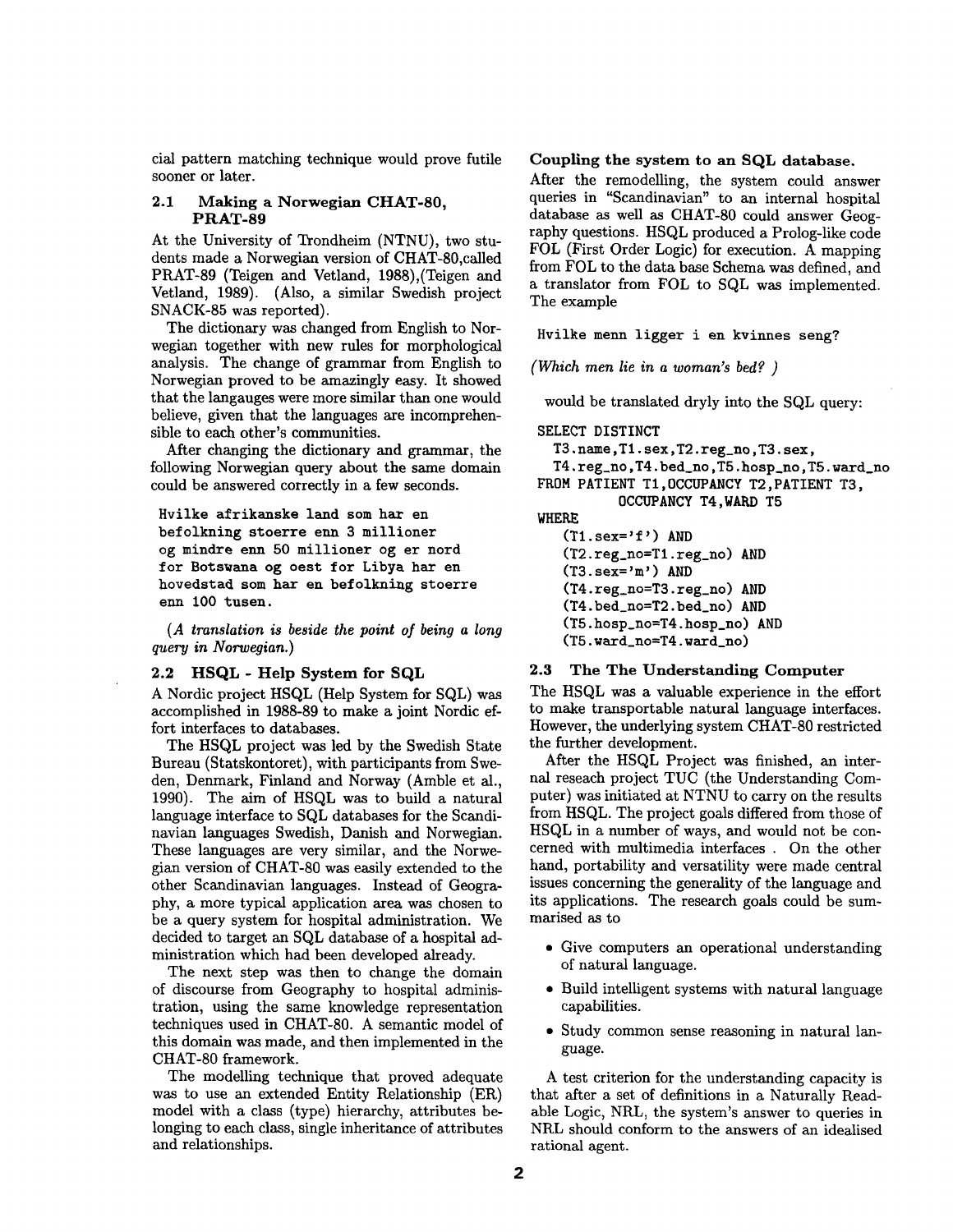```
Every man that lives loves Mary. 
John is a man. John lives. 
Who loves Mary? 
== John
```
NRL is defined in a closed context. Thus interfaces to other systems are in principle defined through simulating the environment as a dialogue partner.

TUC is a prototypical natural language processor for English written in Prolog. It is designed to be a general purpose easily adaptable natural language processor. It consists of a general grammar for a subset of English, a semantic knowledge base, and modules for interfaces to other interfaces like UNIX, SQL-databases and general textual information sources.

## 2.4 The TABOR **Project**

It so happened that a Universtity Project was starteded in 1996, called TABOR ( " Speech based user interfaces and reasoning systems "), with the aim of building an automatic public transport route oracle, available over the public telephone. At the onset of the project, the World Wide Web was fresh, and not as widespread as today, and the telephone was still regarded as the main source of information for the public.

Since then, the Internet became the dominant medium, and it is as likeley to find a computer with Internet connection, as to find a local busroute table. ( The consequtive wide spreading of cellular phones changed the picture in favour of the telephone, but that is another story).

It was decided that a text based information system should be built, regardless of the status of the speech rocgnition and speech synthesis effort, which proved to lag behind after a while.

#### **The BusTUC system**

The resulting system BusTUC grew out as a natural application of TUC, and an English prototype could be built within a few months (Bratseth, 1997).

Since the summer 1996, the prototype was put onto the Internet, and been developed and tested more or less continually until today. The most important extension was that the system was made bilingual (Norwegian and English) during the fall 1996.

In spring 1999, the BusTUC was finally adopted by the local bus company in Trondheim ( A/S Trondheim Trafikkselskap), which set up a server ( a 300 MHz PC with Linux).

Until today, over 150.000 questions have been answered, and BusTUC seems to stabilize and grow increasingly popular.

# 3 Anatomy of the bus route oracle

The main components of the bus route information systems are:

- A parser system, consisting of a dictionary, a lexical processor, a grammar and a parser.
- A knowledge base (KB), divided into a semantic KB and an application KB
- A query processor, containg a routing logic system, and a route data base.

The system is bilingual and contains a double set of dictionary, morphology and grammar. Actually, it detects which language is most probable by counting the number of unknown words related to each language, and acts accordingly. The grammars are surprisingly similar, but no effort is made to coalesce them. The Norwegian grammar is slightly bigger than the English grammar, mostly because it is more elaborated but also because Norwegian allows a freer word order.

### 3.1 Features of BusTUC

For the Norwegian systems, the figures give an indication of the size of the domain: 420 nouns, 150 verbs, 165 adjectives, 60 prepositions, etc.

There are 1300 grammar rules ( 810 for English) although half of the rules are very low level.

The semantic net described below contains about 4000 entries.

A big name table of 3050 names in addition to the official station names, is required to capture the variety of naming. A simple spell correction is a part of the system ( essentially 1 character errors).

The pragmatic reasoning is needed to translate the output from the parser to a route database query language . This is done by a production system called Pragma, which acts like an advanced rewriting system with 580 rules.

In addition, there is another rule base for actually generating the natural language answers (120 rules).

The system is mainly written in Prolog (Sicstus Prolog 3.7), with some Perl programs for the communication and CGI-scripts.

At the moment, there are about 35000 lines of programmed Prolog code (in addition to route tables which are also in Prolog).

Average response time is usually less than 2 seconds, but there are queries that demand up to 10 seconds.

The error rate for single, correct, complete and relevant questions is about 2 percent.

#### **3.2 The Parser System**

#### **The Grammar System**

The grammar is based on a simple grammar for statements, while questions and commands are derived by the use of movements. The grammar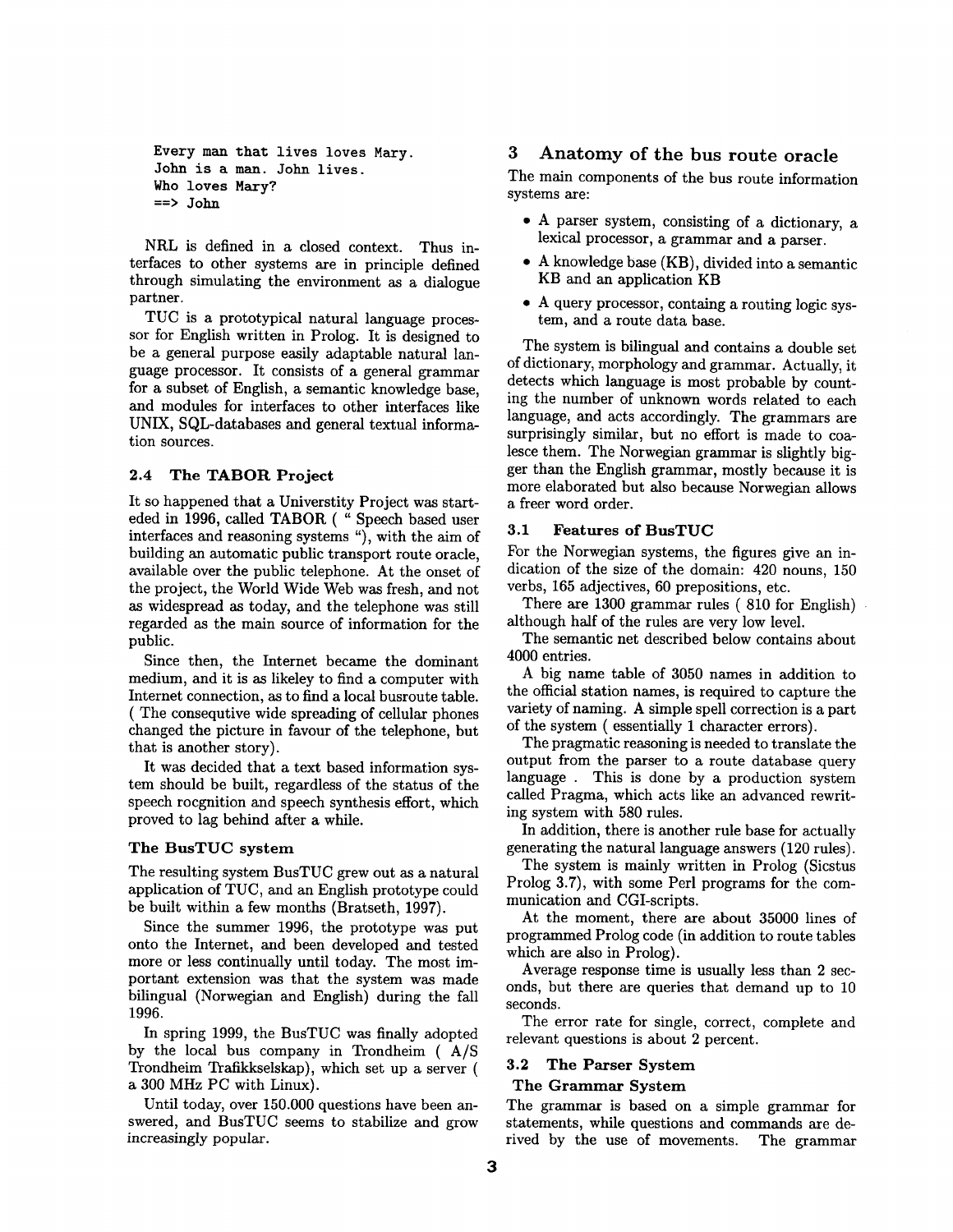formalism which is called Consensical Grammar, (CONtext SENSitive CompositionAL Grammar) is an easy to use variant of Extraposition Grammar (Pereira and Warren, 1980), which is a generalisation of Definite Clause Grammars. Compositional grammar means that the semantics of a a phrase is composed of the semantics of the subphrases; the basic constituents being a form of verb complements. As for Extraposition grammars, a grammar is translated to Definite Clause Grammars, and executed as such.

A characteristic syntactic expression in Consensical Grammar may define an incomplete construct in terms of a "difference " between complete constructs. When possible, the parser will use the subtracted part in stead of reading from the input, after a gap if necessary. The effect is the same as for Extraposition grammars, but the this format is more intuitive.

Examples of grammar rules.

```
statement(P) --->
   noun_phrase(X,VP,P), 
   verb_phrase(X,VP). 
statement(0) --->
   verb_complementsO(VC), 
%% initial optional verb complements
   statement(Q) - \ldotsverb_complementsO(VC). 
%% may be inserted after a gap
whoseq(P) ---> % whose dog barked?
   [whose], 
   noun(N),
    whoq(P) - \frac{1}{2} without gap
        ([who],[has],[a],\text{noun}(N),[that]).
```

```
\n  <i>whoq(P)</i> ----&gt;[who], 
    whichq(P) - ([which], [person]).
```

```
whichq(which(X):P) --->
   [which], 
   statement(P) - the(X).
```
#### Example:

**Whose dog barked?** 

is analysed as if the sentence had been

Who has a dog that barked?

```
which is analysed as
```
Which person has a dog that barked?

which is analysed as

for which X is it true that the (X) person has a dog that barked?

where the last line is analysed as a statement.

Movement is easily handled in Consensical Grammar without making special phrase rules for each kind of movement. The following example shows how TUC manages a variety of analyses using movements:

```
Max said Bill thought 
   Joe believed Fido Barked. 
Who said Bill thought 
   Joe believed Fido barked? ==> Max 
Who did Max say thought 
   Joe believed Fido barked? ==> Bill 
Who did Max say Bill thought 
   believed Fido barked? ==> Joe
```
# **The parser**

The experiences with Consensical grammars are a bit mixed however. The main problem is the parsing method itself, which is top down with backtracking. Many principles that would prove elegant for small domains turned out to be too costly for larger domains, due to the wide variety of modes of expressions, incredible ambiguities and the sheer size of the covered language.

The disambiguation is a major problem for small grammars and large languages, and was solved by the following guidelines:

- a semantic type checking was integrated into the parser, and would help to discard sematically wrong parses from the start.
- a heuristics was followed that proved almost irreproachable: The longest possible phrase of a category that is semantically correct is in most cases the preferred interpretation.
- due to the perplexity of the language, some committed choices (cuts) had to be inserted into the grammar at strategic places. As one could fear however, this implied that wrong choices being made at some point in the parsing could not be recovered by backtracking.

These problems also made it imperative to introduce a timeout on the parsing process of embarassing 10 seconds. Although most sentences, would be parsed within a second, some legal sentences of moderate size actually need this time.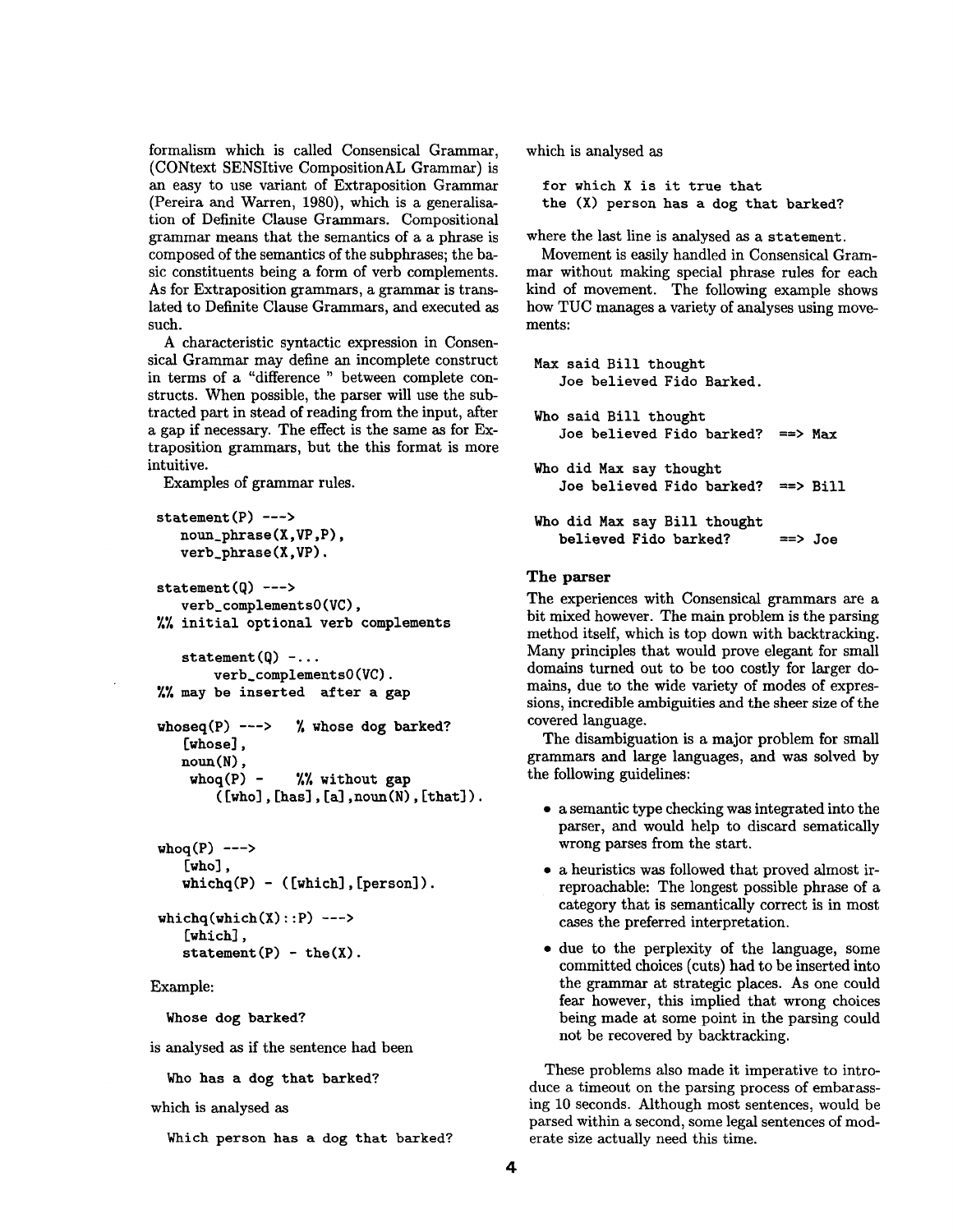### **3.3 The semantic knowledge base**

Adaptability means that the system does not need to be reprogrammed for each new application.

The design principle of TUC is that most of the changes are made in a tabular semantic knowledge base, while there is one general grammar and dictionary. In general, the logic is generated automatically from the semantic knowledge base.

The nouns play a key role in the understanding part as they constitute the class or type hierarchy. Nouns are defined in an a-kind-of hierarchy. The hierarchy is tree-structured with single inheritance. The top level also constitute the top level ontology of TUC's world.

In fact, a type check of the compliances of verbs, nouns adjectives and prepositions is not only necessary for the semantic processing but is essential for the syntax analysis for the disambiguation as well. In TUC, the legal combinations are carefully assembled in the semantic network, which then serves a dual purpose.

These semantic definitions are necessary to allow for instance the following sentences

**The dog saw a man with a telescope. The man saw a dog with a telescope.** 

to be treated differently because with **telescope**  may modify the noun man but not the noun **dog,**  while with telescope modifies the verb see, restricted to **person.** 

# **3.4 The Query Processor**

## **Event Calculus**

The semantics of the phrases are built up by a kind of verb complements, where the event play a central role.

The text is translated from Natural language into a form called TQL (Temporal Query Language/ TUC Query Language) which is a first order event calculus expression, a self contained expression containing the literal meaning of an utterance.

A formalism TQL that was defined, inspired by the Event Calculus by Kowalski and Sergot (Kowalski and Sergot, 1986).

The TQL expressions consist of predicates, functions, constants and variables. The textual words of nouns and verbs are translated to generic predicates using the selected interpretation. The following question

**Do you know whether the bus goes**  to Nidar on Saturday ?

would give the TQL expression below. Typically, the Norwegian equivalent

**Vet du om bussen gaar**  til Nidar **paa soendag** ? gives exactly the same code.

| test::<br>% Type of question                      |
|---------------------------------------------------|
| isa(real, program, tuc), % tuc is a program       |
| $isa (real, bus, A),$ % A is a real bus           |
| isa(real, saturday, B), % B isa saturday          |
| isa(real, place, nidar), % Nidar is a place       |
| $event(real, D),$ $\%$ D is an event              |
| know(whether, tuc, C, D), $\%$ C was known at D   |
| $event(C, E)$ ,<br>% E is an event in C           |
| $action(go, E)$ ,<br>% the action of E is Go      |
| $actor(A, E)$ ,<br>% the actor of E is A          |
| srel(to, place, nidar, E), X E is to nidar        |
| $srel(on, time, B, E)$ . % E is on the saturday B |

The event parameter plays an important role in the semantics. It is used for various purposes. The most salient role is to identify a subset of time and space in which an action or event occured. Both the actual time and space coordinates are connected to the actions through the event parameter.

## **Pragmatic reasoning**

The TQL is translated to a route database query language (BusLOG) which is actually a Prolog program. This is done by a production system called Pragma, which acts like an advanced rewriting system with 580 rules.

In addition, there is another rule base for actually generating the natural language answers (120 rules).

## 4 **Conclusions**

The TUC approach has as its goal to automate the creation of new natural language interfaces for a well defined subset of the language and with a minimum of explicit programming.

The implemented system has proved its worth, and is interesting if for no other reason. There is also an increasing interest from other bus companies and route information companies alike to get a similar system for their customers.

Further work remains to make the parser really efficient, and much work remains to make the language coverage complete within reasonable limits.

It is an open question whether the system of this kind will be a preferred way of offering information to the public.

If it is, it is a fair amount of work to make it a portable system that can be implemented elsewhere, also connecting various travelling agencies.

If not, it will remain a curiosity. But anyway, a system like this will be a contribution to the development of intelligent systems.

# References

Tore Amble, Erik Knudsen, Aarno Lehtola, Jan Ljungberg, and Ole Ravnholt. 1990. *Naturlig*   $Spr\aa k$  och Grafik - nya vägar inn i databaser.